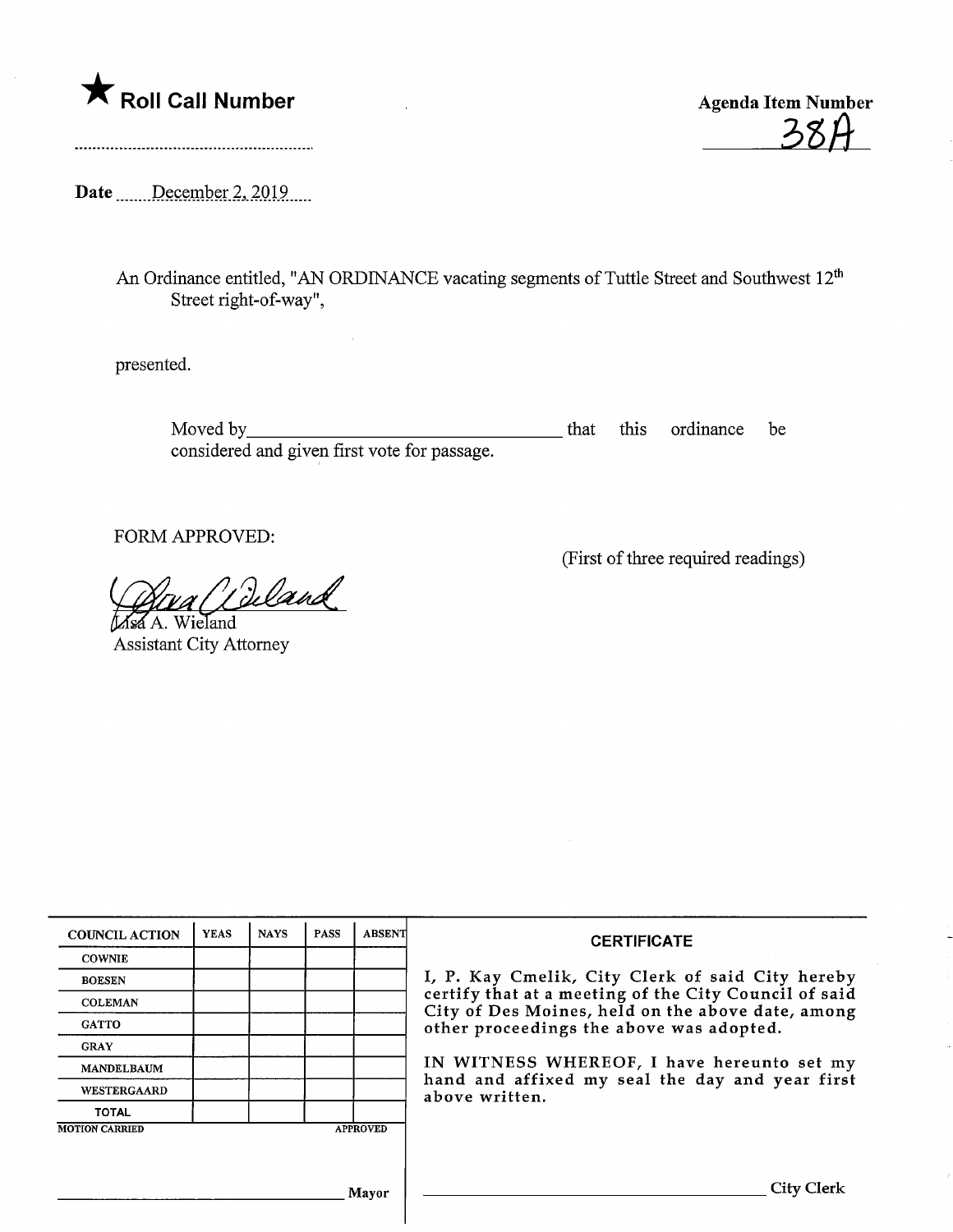$\mathcal{B}$ A

Prepared bv: Lisa A. Wieland. Assistant City Attorney. 400 Robert D. Ray Drive. Des Moines. Iowa 50309 (515) 283-4124 Return to: City Clerk's Office, 400 Robert D. Ray Drive, Des Moines, Iowa 50309

## ORDINANCE NO.

AN ORDINANCE vacating segments of Tuttle Street and Southwest  $12<sup>th</sup>$  Street right-of-way.

WHEREAS, all prior requirements of law pertaining to the vacation of public right-of-way have been fully observed; and

WHEREAS, it is desirable that the public right-of-way herein described be vacated;

NOW, THEREFORE, BE IT ORDAINED by the City Council of the City of Des Moines, Iowa:

Sec. 1. That segments of Tuttle Street and Southwest  $12<sup>th</sup>$  Street right-of-way, more specifically described as follows, be and is hereby vacated:

A PART OF THE AIR. RIGHTS IN THE SW 12TH STREET RIGHT OF WAY LYING WEST OF AND ADJOINING LOT 1, GRAY'S STATION PLAT 2, AN OFFICIAL PLAT IN THE CITY OF DES MOINES, POLK COUNTY, IOWA AND MORE PARTICULARLY DESCRIBED AS FOLLOWS: COMMENCING AT THE NORTHWEST CORNER OF SAID LOT 1; THENCE SOUTH 08°20'42" EAST ALONG THE WESTERLY LINE OF SAID LOT 1, A DISTANCE OF 28.56 FEET TO THE POINT OF BEGINNING; THENCE CONTINUING SOUTH 08°20'42" EAST ALONG SAID WESTERLY LINE, 53.00 FEET; THENCE SOUTH 81°39'18" WEST, 2.50 FEET; THENCE NORTH 08°20'42" WEST, 53.00 FEET; THENCE NORTH 81°39'18" EAST, 2.50 FEET TO THE POINT OF BEGINNING AND CONTAINING 133 SQUARE FEET. APPROXIMATE GROUND ELEVATION IS 22.00 FEET AND 23.00 FEET WITH THE BOTTOM OF BALCONY ELEVATION BEING APPROXIMATELY 33.25 FEET AND THE TOP OF BALCONY ELEVATION BEING APPROXIMATELY 36.25 FEET. ELEVATIONS ARE CITY OF DES MOINES VERTICAL DATUM.

## AND

A PART OF THE AIR RIGHTS IN THE RIGHT OF WAY OF TUTTLE STREET LYING NORTH OF AND ADJOINING LOT 1, GRAY'S STATION PLAT 2, AN OFFICIAL PLAT IN THE CITY OF DES MOINES, POLK COUNTY, IOWA AND MORE PARTICULARLY DESCRIBED AS FOLLOWS: COMMENCING AT THE NORTHWEST CORNER OF SAID LOT 1; THENCE NORTH 81°39'18" EAST ALONG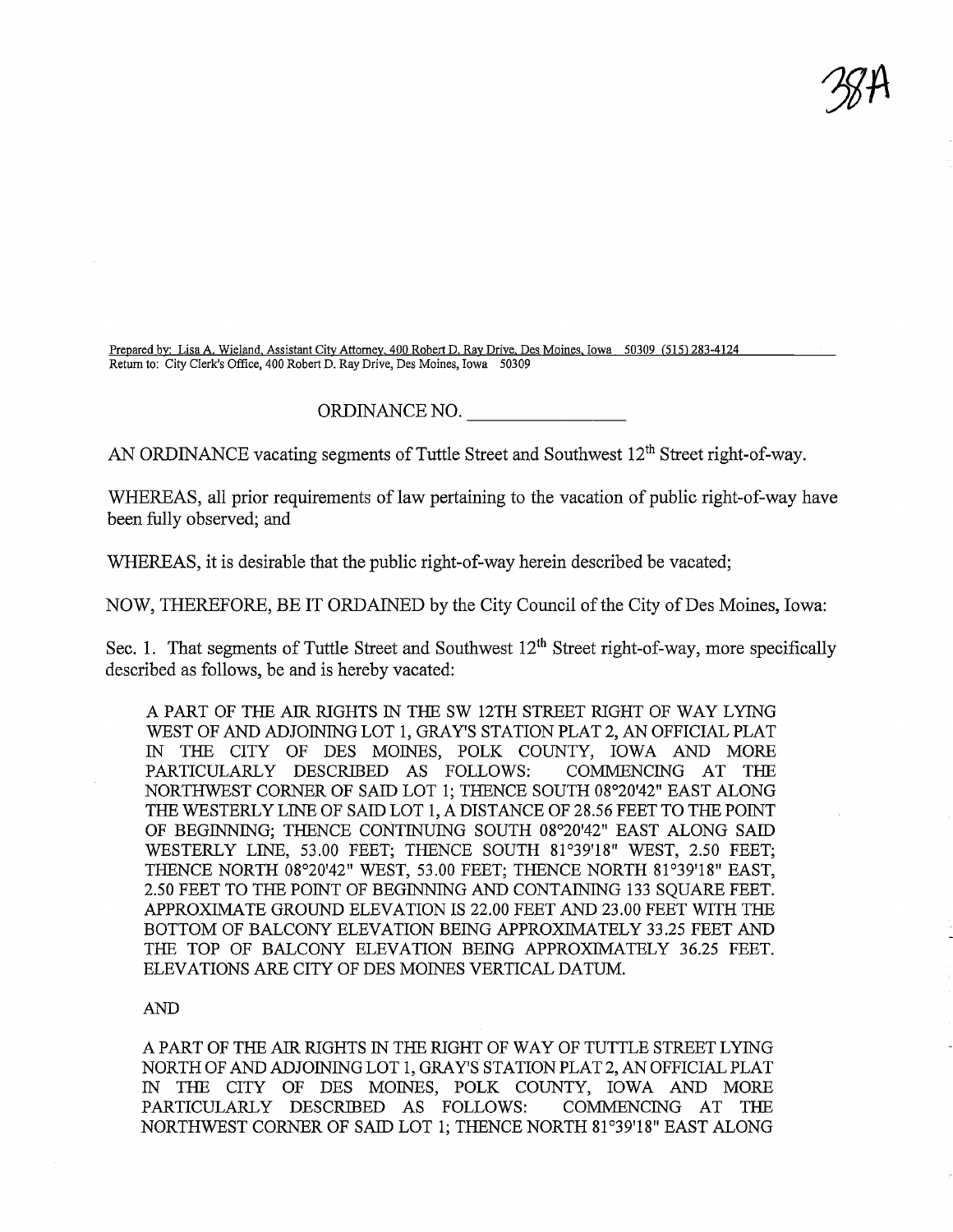THE NORTHERLY LINE OF SAID LOT 1, A DISTANCE OF 24.29 FEET TO THE POINT OF BEGINNING; THENCE NORTH 08°20'42" WEST, 5.50 FEET; THENCE NORTH 81°39'18" EAST, 38.93 FEET; THENCE NORTH 81°39'24" EAST, 139.67 FEET; THENCE SOUTH 8°20'36" EAST, 5.50 FEET TO SAID NORTHERLY LINE; THENCE SOUTH 81°39'24" WEST ALONG SAID NORTHERLY LINE, 139.67 FEET; THENCE SOUTH 81°39'18" WEST CONTINUING ALONG SAID NORTHERLY LINE, 38.93 FEET TO THE POINT OF BEGINNING AND CONTAINING 0.02 ACRES (982 SQUARE FEET). APPROXIMATE GROUND ELEVATION IS 22.00 FEET AND 23.00 FEET WITH THE BOTTOM OF BALCONY ELEVATION BEING APPROXIMATELY 33.25 FEET AND THE TOP OF BALCONY ELEVATION BEING APPROXIMATELY 36.25 FEET. ELEVATIONS ARE CITY OF DES MOINES VERTICAL DATUM.

## AND

A PART OF THE AIR RIGHTS IN THE RIGHT OF WAY OF TUTTLE STREET LYING NORTH OF AND ADJOINING LOT 12, GRAY'S STATION PLAT 2, AN OFFICIAL PLAT IN THE CITY OF DES MOINES, POLK COUNTY, IOWA AND MORE PARTICULARLY DESCRIBED AS FOLLOWS: COMMENCING AT THE PARTICULARLY DESCRIBED AS FOLLOWS: NORTHWEST CORNER OF SAID LOT 12; THENCE NORTH 81°39'18" EAST ALONG THE NORTHERLY LINE OF SAID LOT 12, A DISTANCE OF 35.84 FEET TO THE POINT OF BEGINNING; THENCE NORTH 08°20'42" WEST, 2.00 FEET; THENCE NORTH 81°39'18" EAST, 157.85 FEET; THENCE SOUTH 08°20'42" EAST, 2.00 FEET TO SAID NORTHERLY LINE; THENCE SOUTH 81°39'18" WEST ALONG SAID NORTHERLY LINE, 157.85 FEET TO THE POINT OF BEGINNING AND CONTAINING 0.01 ACRES (316 SQUARE FEET). APPROXIMATE GROUND ELEVATION IS 17.50 FEET WITH THE BOTTOM OF BALCONY ELEVATION BEING APPROXIMATELY 33.25 FEET AND THE TOP OF BALCONY ELEVATION BEING APPROXIMATELY 36.25 FEET. ELEVATIONS ARE CITY OF DES MOINES VERTICAL DATUM.

## AND

A PART OF THE SUBSURFACE RIGHT OF WAY OF TUTTLE STREET LYING NORTH OF AND ADJOINING LOT 1, GRAY'S STATION PLAT 2, AN OFFICIAL PLAT IN THE CITY OF DES MOINES, POLK COUNTY, IOWA AND MORE PARTICULARLY DESCRIBED AS FOLLOWS: COMMENCING AT THE PARTICULARLY DESCRIBED AS FOLLOWS: NORTHWEST CORNER OF SAID LOT 1; THENCE NORTH 81°39'18" EAST ALONG THE NORTHERLY LINE OF SAID LOT 1, A DISTANCE OF 8.18 FEET TO THE POINT OF BEGINNING; THENCE NORTH 08°20'42" WEST, 1.00 FEET; THENCE NORTH 81°39'18" EAST, 55.04 FEET; THENCE NORTH 81°39'24" EAST, 152.31 FEET; THENCE SOUTH 08°20'38" EAST, 1.00 FEET TO SADD NORTHERLY LINE; THENCE SOUTH 81°39'24" WEST ALONG SAID NORTHERLY LINE, 152.31 FEET; THENCE SOUTH 81°39'18" WEST CONTINUING ALONG SAID NORTHERLY LINE, 55.04 FEET TO THE POINT OF BEGINNING AND CONTAINING 207 SQUARE FEET.

Sec. 2. The City of Des Moines hereby reserves an easement upon the property described above for the continued use and maintenance of any utilities now in place, with the right of entry for servicing same.